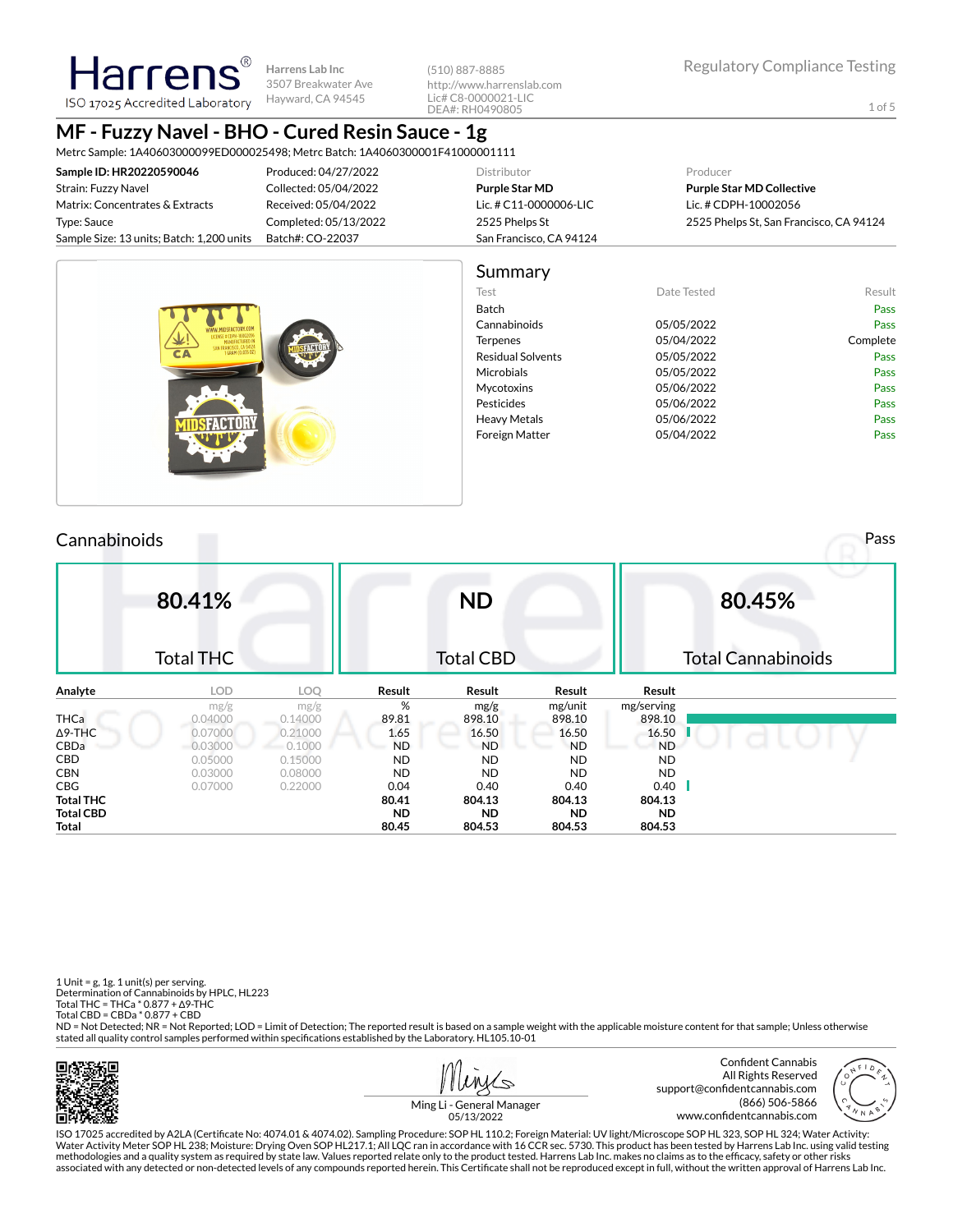Harrens® **Harrens Lab Inc** 3507 Breakwater Ave ISO 17025 Accredited Laboratory Hayward, CA 94545

(510) 887-8885 http://www.harrenslab.com Lic# C8-0000021-LIC DEA#: RH0490805

# **MF - Fuzzy Navel - BHO - Cured Resin Sauce - 1g**

Metrc Sample: 1A40603000099ED000025498; Metrc Batch: 1A4060300001F41000001111

| Sample ID: HR20220590046                  | Produced: 04/27/2022  | <b>Distributor</b>      | Producer                                |
|-------------------------------------------|-----------------------|-------------------------|-----------------------------------------|
| Strain: Fuzzy Navel                       | Collected: 05/04/2022 | <b>Purple Star MD</b>   | <b>Purple Star MD Collective</b>        |
| Matrix: Concentrates & Extracts           | Received: 05/04/2022  | Lic. # C11-0000006-LIC  | Lic. # CDPH-10002056                    |
| Type: Sauce                               | Completed: 05/13/2022 | 2525 Phelps St          | 2525 Phelps St, San Francisco, CA 94124 |
| Sample Size: 13 units; Batch: 1,200 units | Batch#: CO-22037      | San Francisco, CA 94124 |                                         |

#### **Terpenes**

| Analyte             | <b>LOD</b> | LOQ    | <b>Results</b> | <b>Results</b> |  |
|---------------------|------------|--------|----------------|----------------|--|
|                     | mg/g       | mg/g   | mg/g           | %              |  |
| β-Caryophyllene     | 0.08000    | 0.1000 | 21.43          | 2.143          |  |
| δ-Limonene          | 0.08000    | 0.1000 | 13.65          | 1.365          |  |
| $\alpha$ -Humulene  | 0.08000    | 0.1000 | 7.60           | 0.760          |  |
| Linalool            | 0.08000    | 0.1000 | 6.01           | 0.601          |  |
| $\alpha$ -Bisabolol | 0.08000    | 0.1000 | 2.34           | 0.234          |  |
| $\alpha$ -Pinene    | 0.08000    | 0.1000 | 1.74           | 0.174          |  |
| $\beta$ -Pinene     | 0.08000    | 0.1000 | 1.57           | 0.157          |  |
| $\beta$ -Ocimene    | 0.08000    | 0.1000 | 1.11           | 0.111          |  |
| Guaiol              | 0.08000    | 0.1000 | 0.98           | 0.098          |  |
| Camphene            | 0.08000    | 0.1000 | 0.42           | 0.042          |  |
| Eucalyptol          | 0.08000    | 0.1000 | 0.29           | 0.029          |  |
| 3-Carene            | 0.08000    | 0.1000 | <b>ND</b>      | ND.            |  |
| $\alpha$ -Terpinene | 0.08000    | 0.1000 | <b>ND</b>      | ND.            |  |
| cis-Nerolidol       | 0.08000    | 0.1000 | <b>ND</b>      | ND.            |  |
| y-Terpinene         | 0.08000    | 0.1000 | <b>ND</b>      | ND             |  |
| Geraniol            | 0.08000    | 0.1000 | <b>ND</b>      | ND             |  |
| <i>sopulegol</i>    | 0.08000    | 0.1000 | <b>ND</b>      | <b>ND</b>      |  |
| p-Cymene            | 0.08000    | 0.1000 | <b>ND</b>      | ND             |  |
| Terpinolene         | 0.08000    | 0.1000 | ND.            | ND             |  |
| trans-Nerolidol     | 0.08000    | 0.1000 | <b>ND</b>      | ND             |  |
| Total               |            |        | 57.14          | 5.714          |  |

# Primary Aromas



Date Tested: 05/04/2022

ND = Not Detected; NR = Not Reported; LOD = Limit of Detection; Unless otherwise stated all quality control samples performed within specifications established by the Laboratory. HL105.10-01. SOP HL228. GC-FID





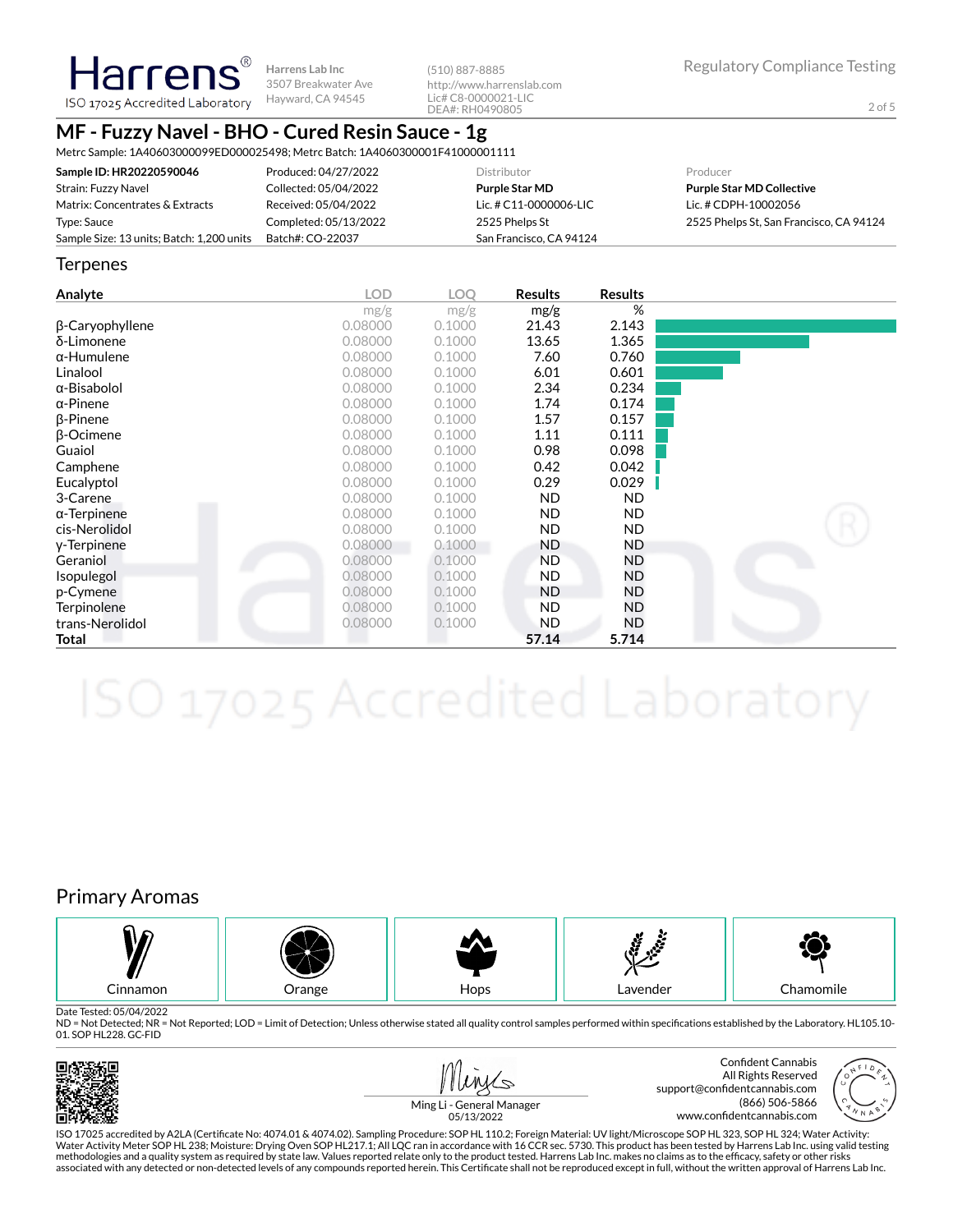**Harrens Harrens Lab Inc** 3507 Breakwater Ave Hayward, CA 94545 ISO 17025 Accredited Laboratory

(510) 887-8885 http://www.harrenslab.com Lic# C8-0000021-LIC DEA#: RH0490805

# **MF - Fuzzy Navel - BHO - Cured Resin Sauce - 1g**

Metrc Sample: 1A40603000099ED000025498; Metrc Batch: 1A4060300001F41000001111

| Sample ID: HR20220590046                  | Produced: 04/27/2022  | <b>Distributor</b>      | Producer                                |
|-------------------------------------------|-----------------------|-------------------------|-----------------------------------------|
| Strain: Fuzzy Navel                       | Collected: 05/04/2022 | Purple Star MD          | <b>Purple Star MD Collective</b>        |
| Matrix: Concentrates & Extracts           | Received: 05/04/2022  | Lic. # C11-0000006-LIC  | Lic. # CDPH-10002056                    |
| Type: Sauce                               | Completed: 05/13/2022 | 2525 Phelps St          | 2525 Phelps St, San Francisco, CA 94124 |
| Sample Size: 13 units; Batch: 1,200 units | Batch#: CO-22037      | San Francisco, CA 94124 |                                         |

### Pesticides **Passage Community Community Community** Passes and the extension of the extension of the extension of the extension of the extension of the extension of the extension of the extension of the extension of the ext

| Analyte             | <b>LOD</b>     | <b>LOO</b> | Limit          | <b>Results</b> | <b>Status</b> | Analyte                 | <b>LOD</b> | <b>LOO</b> | Limit          | <b>Results</b> | <b>Status</b> |
|---------------------|----------------|------------|----------------|----------------|---------------|-------------------------|------------|------------|----------------|----------------|---------------|
|                     | $\mu$ g/g      | $\mu$ g/g  | $\mu$ g/g      | $\mu$ g/g      |               |                         | $\mu$ g/g  | $\mu$ g/g  | $\mu$ g/g      | $\mu$ g/g      |               |
| Abamectin           | 0.03           | 0.1        | 0.1            | <b>ND</b>      | Pass          | Fludioxonil             | 0.03       | 0.1        | 0.1            | <b>ND</b>      | Pass          |
| Acephate            | 0.03           | 0.1        | 0.1            | <b>ND</b>      | Pass          | Hexythiazox             | 0.03       | 0.1        | 0.1            | <b>ND</b>      | Pass          |
| Acequinocyl         | 0.03           | 0.1        | 0.1            | <b>ND</b>      | Pass          | Imazalil                | 0.03       | 0.1        | 0.03           | <b>ND</b>      | Pass          |
| Acetamiprid         | 0.03           | 0.1        | 0.1            | <b>ND</b>      | Pass          | Imidacloprid            | 0.03       | 0.1        | 5              | <b>ND</b>      | Pass          |
| Aldicarb            | 0.03           | 0.1        | 0.03           | <b>ND</b>      | Pass          | Kresoxim Methyl         | 0.03       | 0.1        | 0.1            | <b>ND</b>      | Pass          |
| Azoxystrobin        | 0.03           | 0.1        | 0.1            | <b>ND</b>      | Pass          | Malathion               | 0.03       | 0.1        | 0.5            | <b>ND</b>      | Pass          |
| <b>Bifenazate</b>   | 0.03           | 0.1        | 0.1            | <b>ND</b>      | Pass          | Metalaxyl               | 0.03       | 0.1        | $\overline{2}$ | <b>ND</b>      | Pass          |
| <b>Bifenthrin</b>   | 0.03           | 0.1        | 3              | <b>ND</b>      | Pass          | Methiocarb              | 0.03       | 0.1        | 0.03           | <b>ND</b>      | Pass          |
| <b>Boscalid</b>     | 0.03           | 0.1        | 0.1            | <b>ND</b>      | Pass          | Methomyl                | 0.03       | 0.1        | 1              | <b>ND</b>      | Pass          |
| Captan              | 0.03           | 0.1        | 0.7            | <b>ND</b>      | Pass          | Mevinphos               | 0.03       | 0.1        | 0.03           | <b>ND</b>      | Pass          |
| Carbaryl            | 0.03           | 0.1        | 0.5            | <b>ND</b>      | Pass          | Myclobutanil            | 0.03       | 0.1        | 0.1            | <b>ND</b>      | Pass          |
| Carbofuran          | 0.03           | 0.1        | 0.03           | <b>ND</b>      | Pass          | Naled                   | 0.03       | 0.1        | 0.1            | <b>ND</b>      | Pass          |
| Chlorantraniliprole | 0.03           | 0.1        | 10             | <b>ND</b>      | Pass          | Oxamyl                  | 0.03       | 0.1        | 0.5            | <b>ND</b>      | Pass          |
| Chlordane           | 0.03           | 0.1        | 0.03           | <b>ND</b>      | Pass          | Paclobutrazol           | 0.03       | 0.1        | 0.03           | <b>ND</b>      | Pass          |
| Chlorfenapyr        | 0.03           | 0.1        | 0.03           | <b>ND</b>      | Pass          | Parathion Methyl        | 0.03       | 0.1        | 0.03           | <b>ND</b>      | Pass          |
| Chlorpyrifos        | 0.03           | 0.1        | 0.03           | <b>ND</b>      | Pass          | Pentachloronitrobenzene | 0.03       | 0.1        | 0.1            | <b>ND</b>      | Pass          |
| Clofentezine        | 0.03           | 0.1        | 0.1            | <b>ND</b>      | Pass          | Permethrin              | 0.03       | 0.1        | 0.5            | <b>ND</b>      | Pass          |
| Coumaphos           | 0.03           | 0.1        | 0.03           | <b>ND</b>      | Pass          | Phosmet                 | 0.03       | 0.1        | 0.1            | <b>ND</b>      | Pass          |
| Cyfluthrin          | 0.03           | 0.1        | $\overline{2}$ | <b>ND</b>      | Pass          | Piperonyl Butoxide      | 0.03       | 0.1        | 3              | <b>ND</b>      | Pass          |
| Cypermethrin        | 0.03           | 0.1        | 1              | <b>ND</b>      | Pass          | Prallethrin             | 0.03       | 0.1        | 0.1            | <b>ND</b>      | Pass          |
| Daminozide          | 0.03           | 0.1        | 0.03           | <b>ND</b>      | Pass          | Propiconazole           | 0.03       | 0.1        | 0.1            | <b>ND</b>      | Pass          |
| Diazinon            | 0.03           | 0.1        | 0.1            | <b>ND</b>      | Pass          | Propoxur                | 0.03       | 0.1        | 0.03           | <b>ND</b>      | Pass          |
| <b>Dichlorvos</b>   | 0.03           | 0.1        | 0.03           | <b>ND</b>      | Pass          | Pyrethrins              | 0.03       | 0.1        | 0.5            | <b>ND</b>      | Pass          |
| Dimethoate          | 0.03           | 0.1        | 0.03           | <b>ND</b>      | Pass          | Pyridaben               | 0.03       | 0.1        | 0.1            | <b>ND</b>      | Pass          |
| Dimethomorph        | 0.03<br>and in | 0.1        | $\overline{2}$ | <b>ND</b>      | Pass          | Spinetoram              | 0.03       | 0.1        | 0.1            | <b>ND</b>      | Pass          |
| Ethoprophos         | 0.03           | 0.1        | 0.03           | <b>ND</b>      | Pass          | Spinosad                | 0.03       | 0.1        | 0.1            | <b>ND</b>      | Pass          |
| Etofenprox          | 0.03           | 0.1        | 0.03           | <b>ND</b>      | Pass          | Spiromesifen            | 0.03       | 0.1        | 0.1            | <b>ND</b>      | Pass          |
| Etoxazole           | 0.03           | 0.1        | 0.1            | <b>ND</b>      | Pass          | Spirotetramat           | 0.03       | 0.1        | 0.1            | <b>ND</b>      | Pass          |
| Fenhexamid          | 0.03           | 0.1        | 0.1            | <b>ND</b>      | Pass          | Spiroxamine             | 0.03       | 0.1        | 0.03           | <b>ND</b>      | Pass          |
| Fenoxycarb          | 0.03           | 0.1        | 0.03           | <b>ND</b>      | Pass          | Tebuconazole            | 0.03       | 0.1        | 0.1            | <b>ND</b>      | Pass          |
| Fenpyroximate       | 0.03           | 0.1        | 0.1            | <b>ND</b>      | Pass          | Thiacloprid             | 0.03       | 0.1        | 0.03           | <b>ND</b>      | Pass          |
| Fipronil            | 0.03           | 0.1        | 0.03           | <b>ND</b>      | Pass          | Thiamethoxam            | 0.03       | 0.1        | 5              | <b>ND</b>      | Pass          |
| Flonicamid          | 0.03           | 0.1        | 0.1            | <b>ND</b>      | Pass          | Trifloxystrobin         | 0.03       | 0.1        | 0.1            | <b>ND</b>      | Pass          |

Date Tested: 05/06/2022

We analyze samples by AOAC Official Method 2007.01-Modified; ND = Not Detected; NR = Not Reported; LOD = Limit of Detection; The reported result is based on a sample weight with the applicable moisture content for that sample; Unless otherwise stated all quality control samples performed within specifications established by the<br>Laboratory. HL105.10-01. Tested by LC/MS/MS and GC/





Ming Li - General Manager 05/13/2022

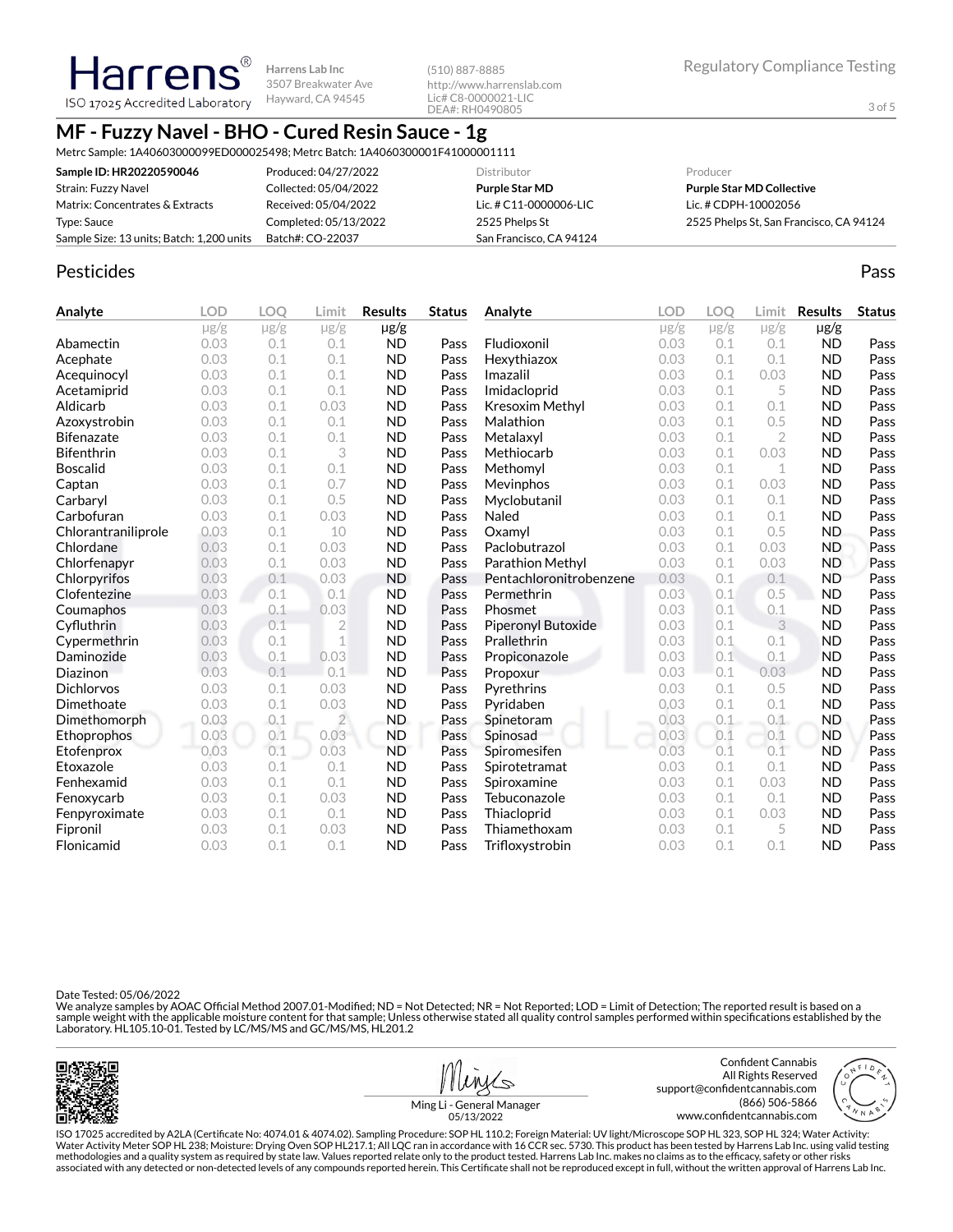**Harrens Lab Inc** 3507 Breakwater Ave ISO 17025 Accredited Laboratory Hayward, CA 94545

(510) 887-8885 http://www.harrenslab.com Lic# C8-0000021-LIC DEA#: RH0490805

# **MF - Fuzzy Navel - BHO - Cured Resin Sauce - 1g**

Metrc Sample: 1A40603000099ED000025498; Metrc Batch: 1A4060300001F41000001111

| Sample ID: HR20220590046                  | Produced: 04/27/2022  | <b>Distributor</b>       | Producer                                |
|-------------------------------------------|-----------------------|--------------------------|-----------------------------------------|
| Strain: Fuzzy Navel                       | Collected: 05/04/2022 | Purple Star MD           | <b>Purple Star MD Collective</b>        |
| Matrix: Concentrates & Extracts           | Received: 05/04/2022  | Lic. # $C11-0000006-LLC$ | Lic. # CDPH-10002056                    |
| Type: Sauce                               | Completed: 05/13/2022 | 2525 Phelps St           | 2525 Phelps St, San Francisco, CA 94124 |
| Sample Size: 13 units; Batch: 1,200 units | Batch#: CO-22037      | San Francisco, CA 94124  |                                         |

### Residual Solvents Pass

Harrens®

| Analyte             | <b>LOD</b> | <b>LOQ</b> | Limit       | <b>Results</b>                   | <b>Status</b> |
|---------------------|------------|------------|-------------|----------------------------------|---------------|
|                     | $\mu$ g/g  | $\mu$ g/g  | $\mu$ g/g   | $\mu$ g/g                        |               |
| 1,2-Dichloro-Ethane | 0.15       | 0.45       |             | <b>ND</b>                        | Pass          |
| Acetone             | 1.62       | 4.92       | 5000        | 5.1                              | Pass          |
| Acetonitrile        | 2.14       | 6.5        | 410         | <b>ND</b>                        | Pass          |
| <b>Benzene</b>      | 0.17       | 0.51       | $\mathbf 1$ | <b>ND</b>                        | Pass          |
| <b>Butane</b>       | 10.12      | 30.68      | 5000        | 2135.3                           | Pass          |
| Chloroform          | 0.2        | 0.6        |             | <b>ND</b>                        | Pass          |
| Ethanol             | 2.73       | 8.27       | 5000        | <loq< td=""><td>Pass</td></loq<> | Pass          |
| Ethyl-Acetate       | 1.27       | 3.86       | 5000        | <b>ND</b>                        | Pass          |
| Ethyl-Ether         | 2.88       | 8.72       | 5000        | <b>ND</b>                        | Pass          |
| Ethylene Oxide      | 0.13       | 0.39       | $\mathbf 1$ | ND.                              | Pass          |
| Heptane             | 1.73       | 5.25       | 5000        | <b>ND</b>                        | Pass          |
| Isopropanol         | 2.03       | 6.14       | 5000        | 145.5                            | Pass          |
| Methanol            | 2.26       | 6.86       | 3000        | <b>ND</b>                        | Pass          |
| Methylene-Chloride  | 0.31       | 0.94       |             | ND.                              | Pass          |
| n-Hexane            | 3.46       | 10.5       | 290         | <b>ND</b>                        | Pass          |
| Pentane             | 7.88       | 23.88      | 5000        | <b>ND</b>                        | Pass          |
| Propane             | 7.47       | 22.62      | 5000        | <b>ND</b>                        | Pass          |
| Toluene             | 1.37       | 4.16       | 890         | <loq< td=""><td>Pass</td></loq<> | Pass          |
| Trichloroethene     | 0.14       | 0.44       |             | <b>ND</b>                        | Pass          |
| Xylenes             | 2.86       | 8.68       | 2170        | <b>ND</b>                        | Pass          |

Date Tested: 05/05/2022 ND = Not Detected; SOP HL231. Headspace GC-FID



Confident Cannabis All Rights Reserved support@confidentcannabis.com (866) 506-5866 www.confidentcannabis.com



Ming Li - General Manager 05/13/2022